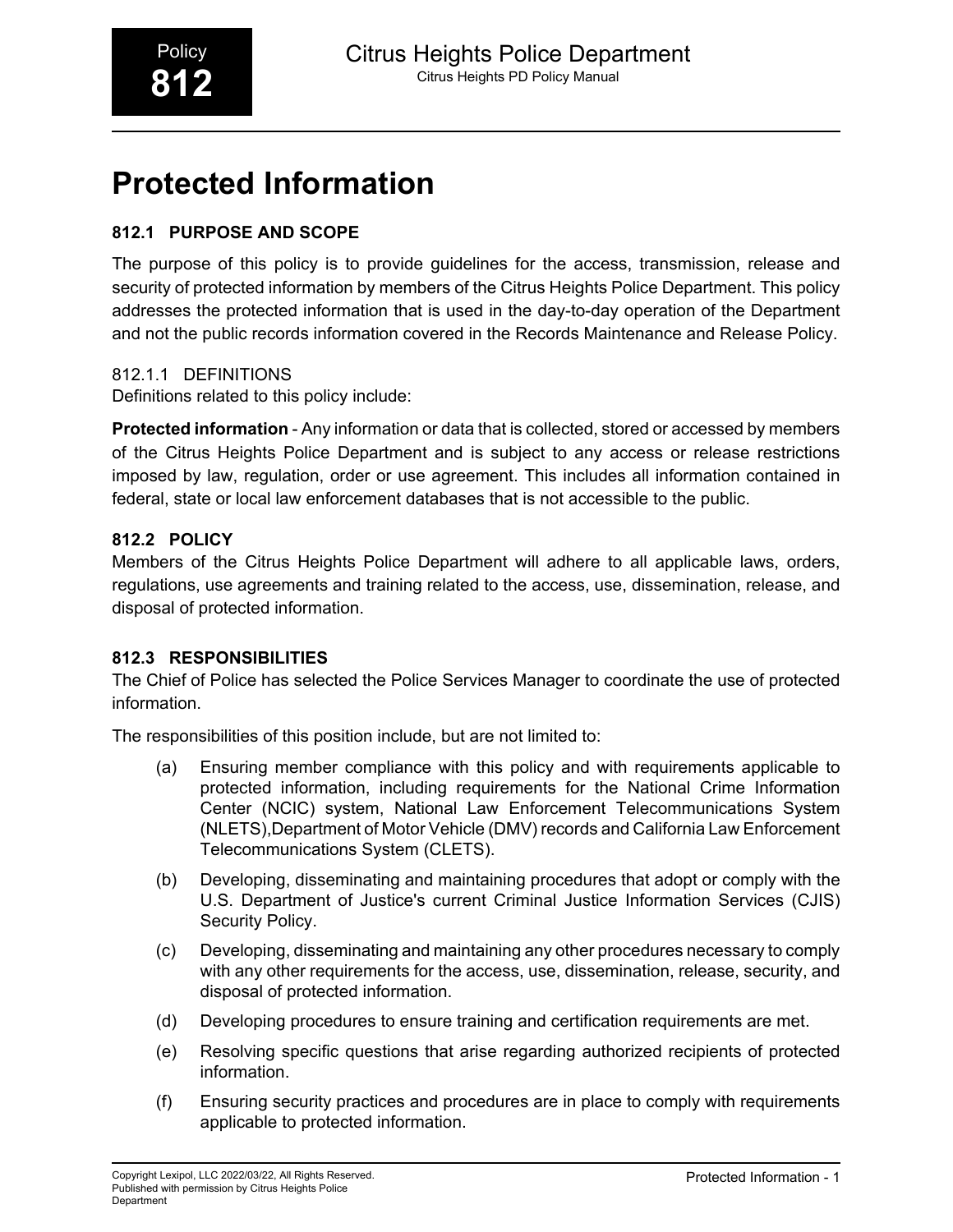#### *Protected Information*

#### **812.4 ACCESS TO PROTECTED INFORMATION**

Protected information shall not be accessed in violation of any law, order, regulation, user agreement, Citrus Heights Police Department policy or training. Only those members who have completed applicable training and met any applicable requirements, such as a background check, may access protected information, and only when the member has a legitimate work-related reason for such access.

Unauthorized access, including access for other than a legitimate work-related purpose, is prohibited and may subject a member to administrative action pursuant to the Personnel Complaints Policy and/or criminal prosecution.

#### 812.4.1 PENALTIES FOR MISUSE OF RECORDS

It is a misdemeanor to furnish, buy, receive or possess Department of Justice criminal history information without authorization by law (Penal Code § 11143).

Authorized persons or agencies violating state regulations regarding the security of Criminal Offender Record Information (CORI) maintained by the California Department of Justice may lose direct access to CORI (11 CCR 702).

#### **812.5 RELEASE OR DISSEMINATION OF PROTECTED INFORMATION**

Protected information may be released only to authorized recipients who have both a right to know and a need to know.

A member who is asked to release protected information that should not be released should refer the requesting person to a supervisor or to the Police Services Manager for information regarding a formal request.

Unless otherwise ordered or when an investigation would be jeopardized, protected information maintained by the Department may generally be shared with authorized persons from other law enforcement agencies who are assisting in the investigation or conducting a related investigation. Any such information should be released through the Records Unit to ensure proper documentation of the release (see the Records Maintenance and Release Policy).

#### 812.5.1 REVIEW OF CRIMINAL OFFENDER RECORD

Individuals requesting to review their own California criminal history information shall be referred to the Department of Justice (Penal Code § 11121).

Individuals shall be allowed to review their arrest or conviction record on file with the Department after complying with all legal requirements regarding authority and procedures in Penal Code § 11120 through Penal Code § 11127 (Penal Code § 13321).

#### **812.6 SECURITY OF PROTECTED INFORMATION**

The Chief of Police has selected the Support Services Supervisor to oversee the security of protected information.

The responsibilities of this position include, but are not limited to: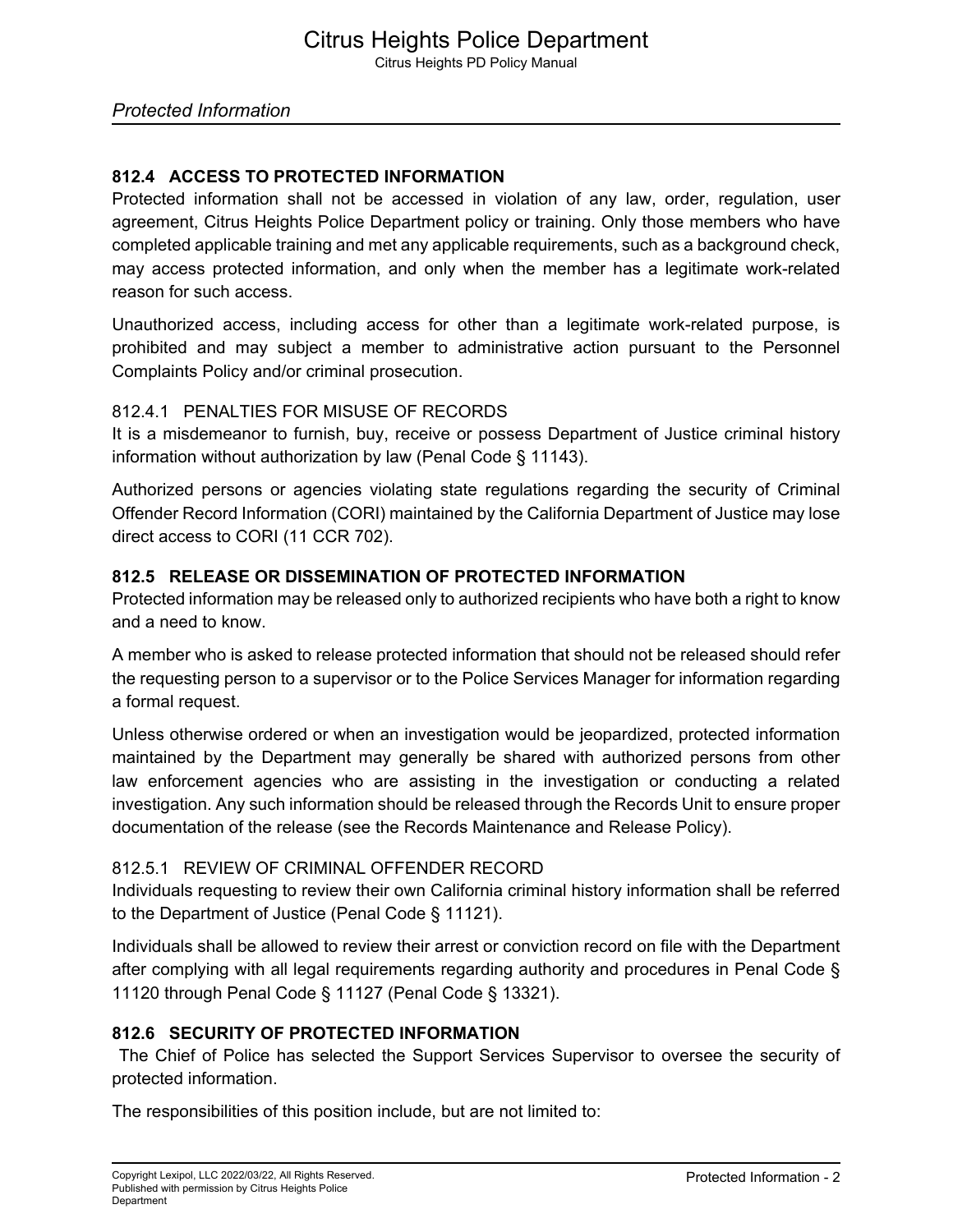#### *Protected Information*

- (a) Developing and maintaining security practices, procedures and training.
- (b) Ensuring federal and state compliance with the CJIS Security Policy and the requirements of any state or local criminal history records systems.
- (c) Establishing procedures to provide for the preparation, prevention, detection, analysis and containment of security incidents including computer attacks.
- (d) Tracking, documenting and reporting all breach of security incidents to the Chief of Police and appropriate authorities. See attachment: Protected Record Security Breach Response Plan - 2022.pdf

#### 812.6.1 MEMBER RESPONSIBILITIES

Members accessing or receiving protected information shall ensure the information is not accessed or received by persons who are not authorized to access or receive it. This includes leaving protected information, such as documents or computer databases, accessible to others when it is reasonably foreseeable that unauthorized access may occur (e.g., on an unattended table or desk; in or on an unattended vehicle; in an unlocked desk drawer or file cabinet; on an unattended computer terminal).

#### **812.7 TRAINING**

All members authorized to access or release protected information shall complete a training program that complies with any protected information system requirements and identifies authorized access and use of protected information, as well as its proper handling and dissemination. This training shall documented be in the form of signing and acknowledging the confidential systems access forms that are disseminated annually in January.

#### **812.8 CALIFORNIA RELIGIOUS FREEDOM ACT**

Members shall not release personal information from any agency database for the purpose of investigation or enforcement of any program compiling data on individuals based on religious belief, practice, affiliation, national origin or ethnicity (Government Code § 8310.3).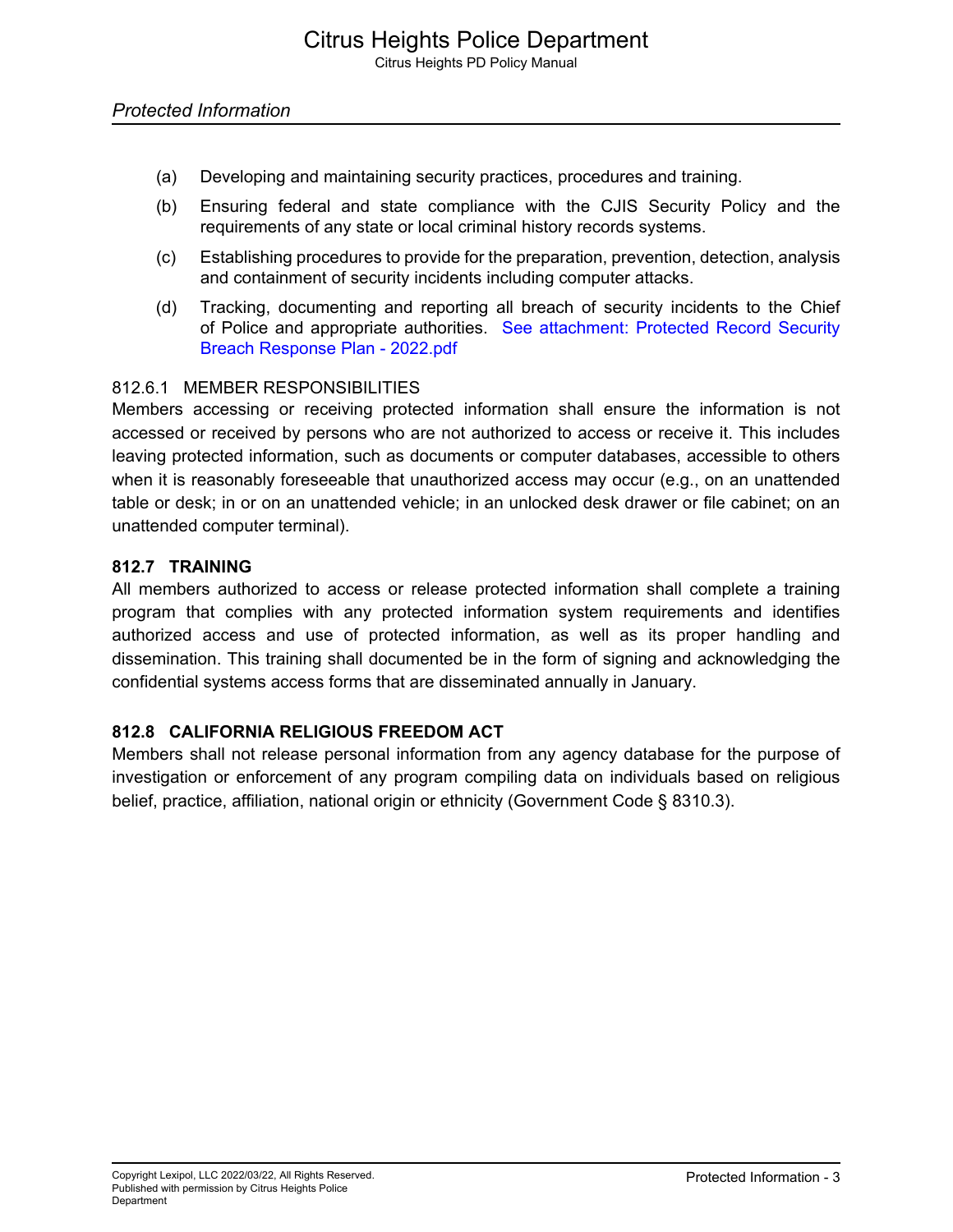## **Attachments**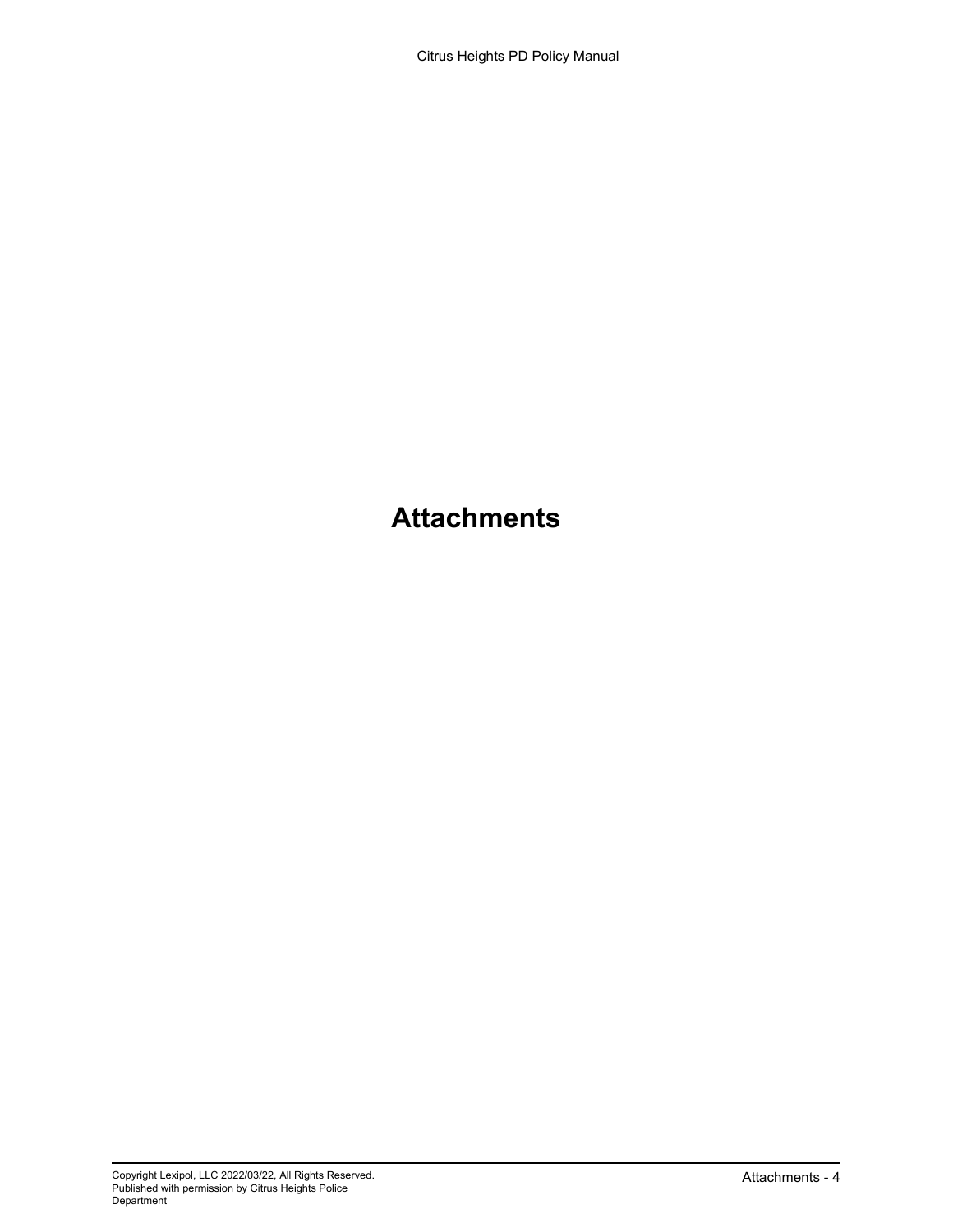## **Protected Record Security Breach Response Plan - 2022.pdf**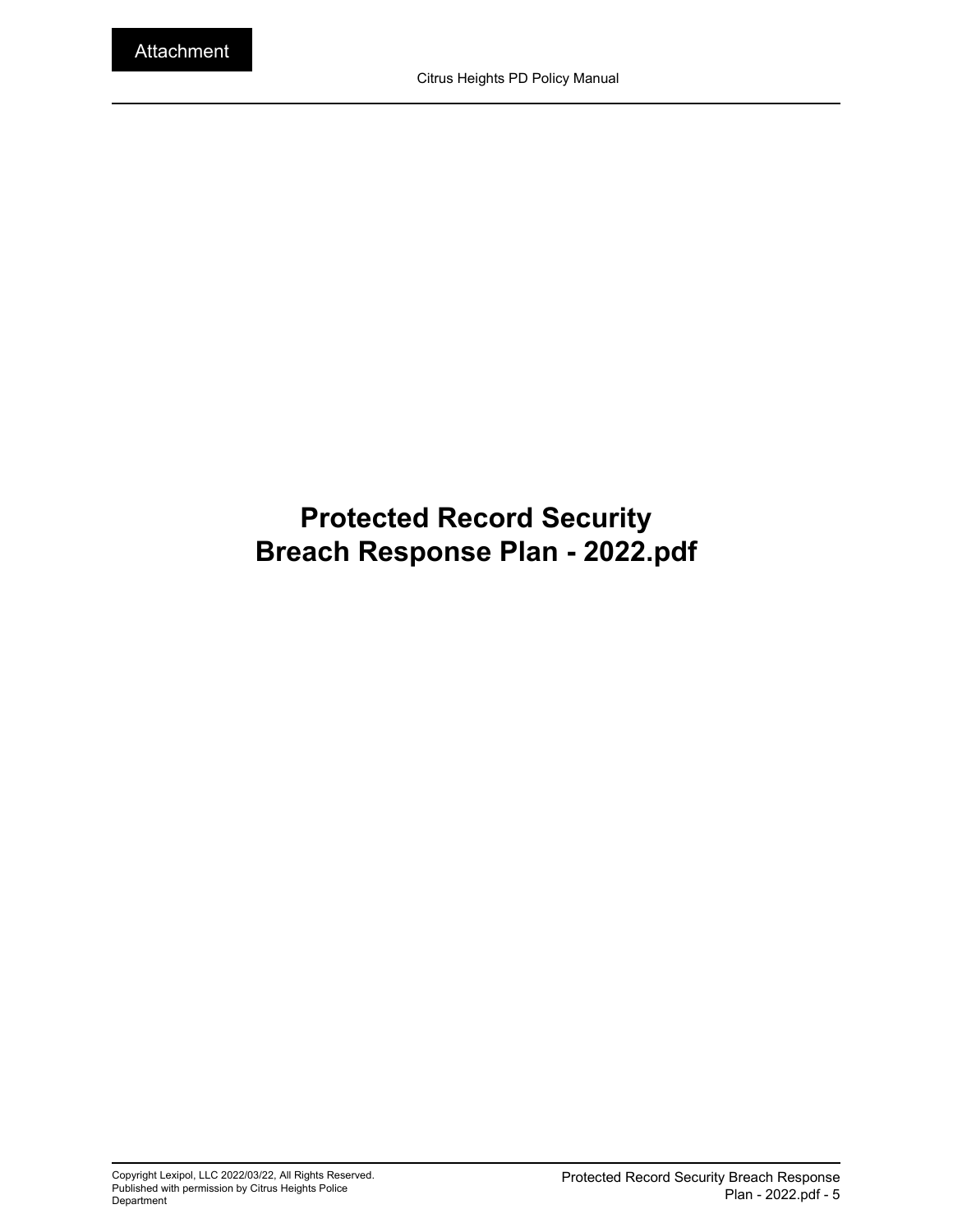# **Protected Records Security Breach Response Plan**

The Citrus Heights Police Department Protected Records Information Policy requires the tracking, documentation, and reporting of all breach of security incidents to the Chief of police and appropriate authorities (CHPD Policy 812.6(d) ).

This protocol applies to a security breach any secured data base including, but not limited to National Crime Information Center (NCIC) system, National Law Enforcement Telecommunications System (NLETS), Department of Motor Vehicle (DMV) records and California Law Enforcement Telecommunications System (CLETS).

- 1) Any department member or city employee who discovers the incident will immediately notify the Special Services Division Commander. If the Special Services Division Commander is unavailable, the on duty Watch Commander and Police Services Manager should be notified.
- 2) The Special Services Division Commander, or their designee, will evaluate the incident and document:
	- a) The name of the reporting department member.
	- b) Time of the incident.
	- c) The nature of the incident.
	- d) What equipment or persons were involved?
	- e) Location of equipment or persons involved.
	- f) How the incident was detected.
	- g) When the event was first noticed that supported the idea that the incident occurred.
- 3) The Special Services Division Commander, or designee, will assign an investigator(s) to evaluate the reported security breach and determine the following:
	- a) Is the incident real or perceived?
	- b) Is the incident still in progress?
	- c) What data or property is threatened and how critical is it?
	- d) What is the impact on the business should the attack succeed? Minimal, serious, or critical?
	- e) What system or systems are targeted, where are they located physically and on the network?
	- f) Is the incident inside the trusted network?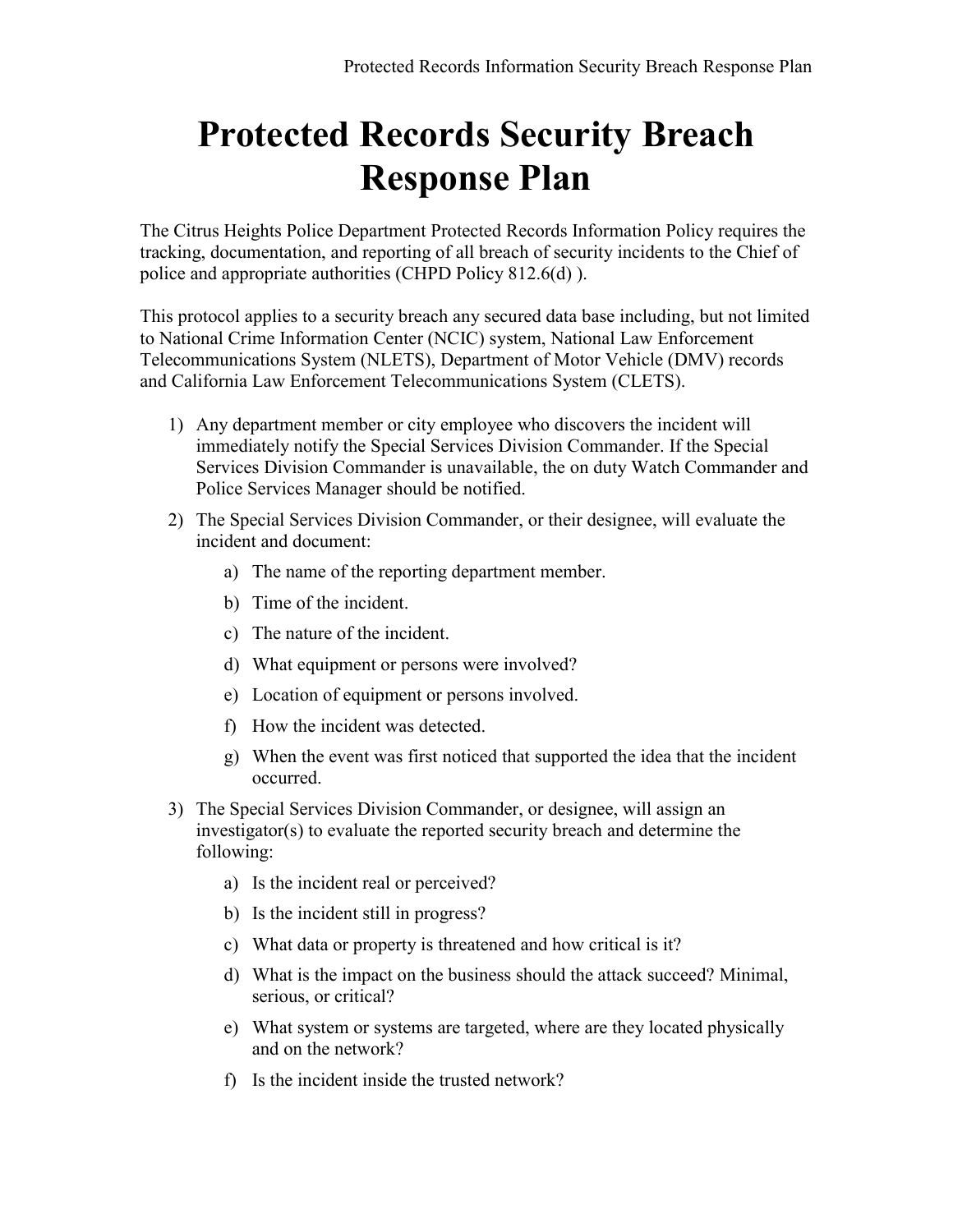- g) Is the response urgent?
- h) Can the incident be quickly contained?
- i) Will the response alert the attacker and do we care?
- j) What type of incident is this? Example: virus, worm, intrusion, abuse, damage.
- k) Is the equipment affected business critical?
- l) What is the severity of the potential impact?
- m) Name of system being targeted, along with operating system, IP address, and location.
- n) IP address and any information about the origin of the attack.
- 4) The investigator(s) will work with Department Command Staff to determine a response strategy and response team as appropriate.
- 5) The incident and subsequent response shall be documented and forwarded to the Office of the Chief of Police. The incident will be categorized into the highest applicable level of one of the following categories:
	- a) Category one A threat to public safety or life.
	- b) Category two A threat to sensitive data
	- c) Category three A threat to computer systems
	- d) Category four A disruption of services
- 6) The response team will establish and follow one of the following procedures basing their response on the incident assessment:
	- a) Worm response procedure
	- b) Virus response procedure
	- c) System failure procedure
	- d) Active intrusion response procedure Is critical data at risk?
	- e) Inactive Intrusion response procedure
	- f) System abuse procedure
	- g) Property theft response procedure
	- h) Website denial of service response procedure
	- i) Database or file denial of service response procedure
	- j) Spyware response procedure.

The team may create additional procedures which are not foreseen in this document. If there is no applicable procedure in place, the team must document what was done and later establish a procedure for the incident.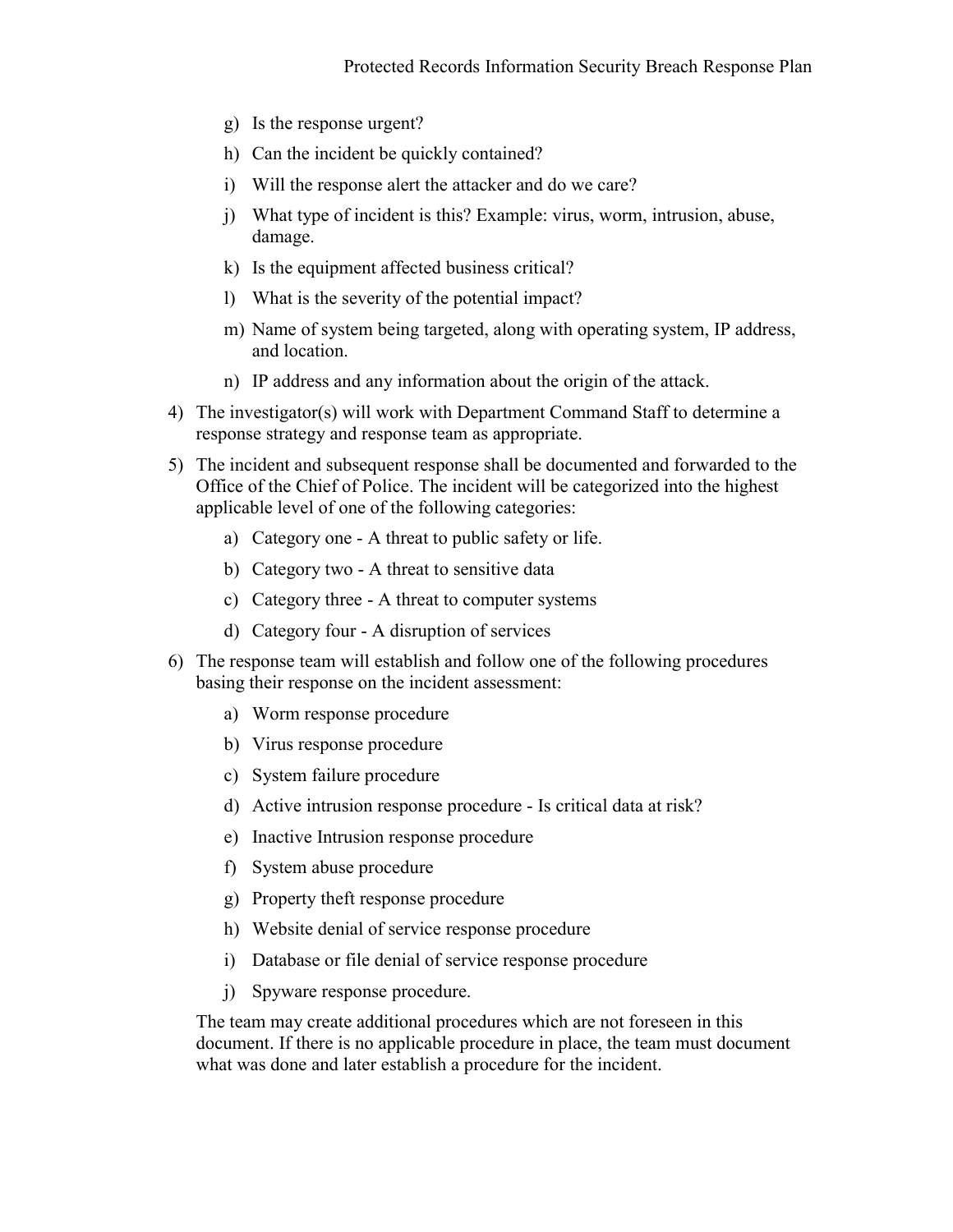- 7) They will use forensic techniques, including reviewing system logs, looking for gaps in logs, reviewing intrusion detection logs, and interviewing witnesses and the incident victim to determine how the incident was caused. Only authorized personnel should be performing interviews or examining evidence, and the authorized personnel may vary by situation and the organization.
- 8) Team members will recommend changes to prevent the occurrence from happening again or infecting other systems.
- 9) Upon executive approval, the changes will be implemented.
- 10) Team members will restore the affected system(s) to the uninfected state. They may do any or more of the following:
	- a) Re-install the affected system(s) from scratch and restore data from backups if necessary. (Preserve evidence before doing this).
	- b) Make users change passwords if passwords may have been sniffed.
	- c) Be sure the system has been hardened by turning off or uninstalling unused services.
	- d) Be sure the system is fully patched.
	- e) Be sure real time virus protection and intrusion detection is running.
	- f) Be sure the system is logging the correct events and to the proper level.
- 11) Documentation—the following shall be documented:
	- a) How the incident was discovered.
	- b) The category of the incident.
	- c) How the incident occurred, whether through email, firewall, etc.
	- d) Where the attack came from, such as IP addresses and other related information about the attacker.
	- e) What the response plan was.
	- f) What was done in response?
	- g) Whether the response was effective.
- 12) Evidence Preservation—make copies of logs, email, and other communication. Keep lists of witnesses. Keep evidence as long as necessary to complete prosecution and beyond in case of an appeal.
- 13) Criminal Investigation complete a criminal investigation and notify appropriate external agencies if prosecution of the intruder is possible.
- 14) Assess damage and cost—assess the damage to the organization and estimate both the damage cost and the cost of the containment efforts.
- 15) Review response and update policies—plan and take preventative steps so the intrusion can't happen again.
	- a) Consider whether an additional policy could have prevented the intrusion.